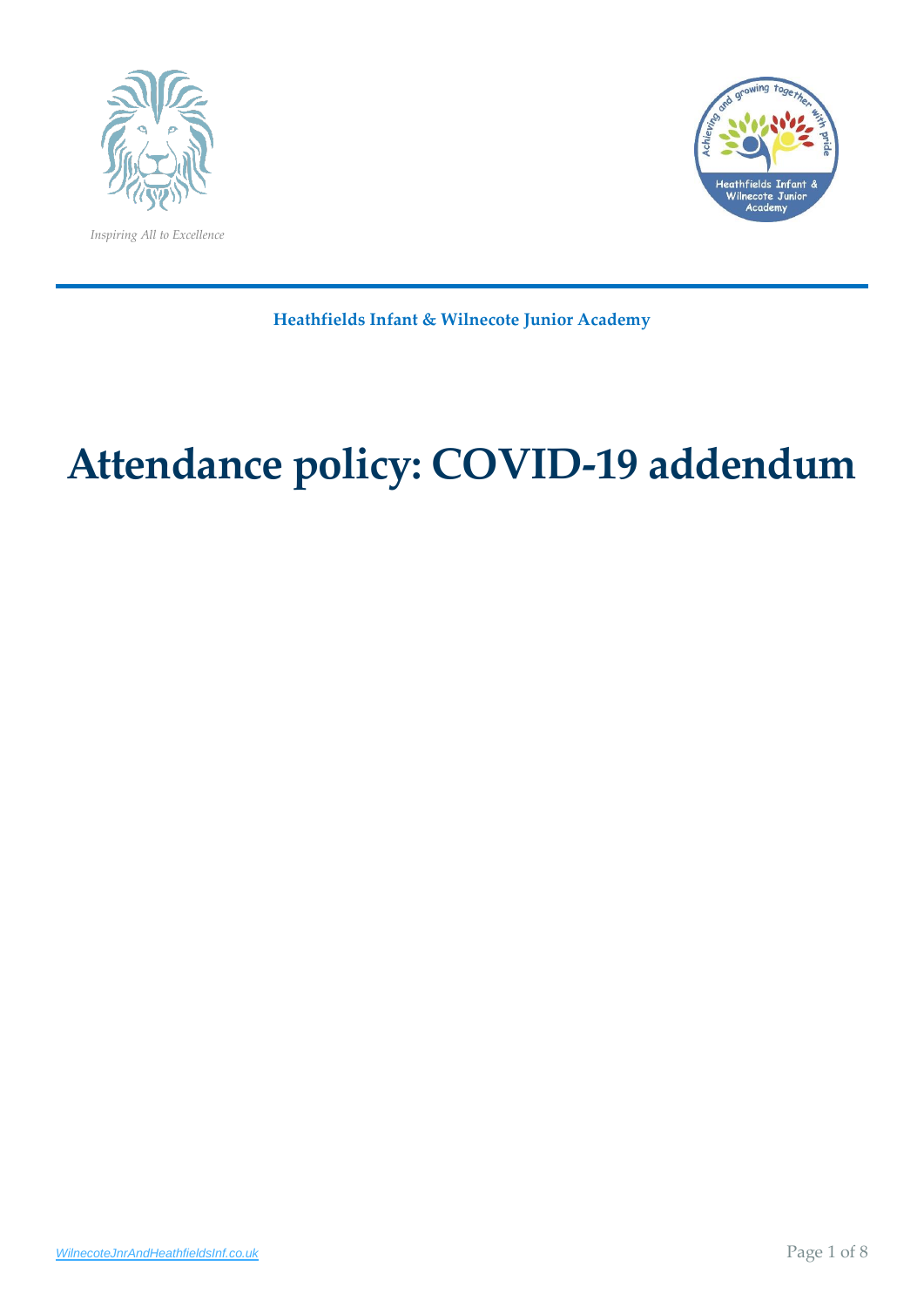#### Document Control

| <b>Document Title</b>   | Attendance policy: COVID-19 addendum               |  |
|-------------------------|----------------------------------------------------|--|
| Author                  | Mrs Williams                                       |  |
| Reviewed by             | Senior Leadership Team                             |  |
| Department/Subject      | Attendance                                         |  |
| <b>Document Status</b>  | Approved                                           |  |
| Approval                | Governors                                          |  |
| <b>Publication Date</b> | January 2021                                       |  |
| <b>Review Date</b>      | January 2022                                       |  |
| <b>Issued to</b>        | Heathfields Infant and Wilnecote Junior<br>Academy |  |

#### Version Control

| Version | Date | Amended by | <b>Comments</b> |
|---------|------|------------|-----------------|
|         |      |            |                 |
|         |      |            |                 |
|         |      |            |                 |
|         |      |            |                 |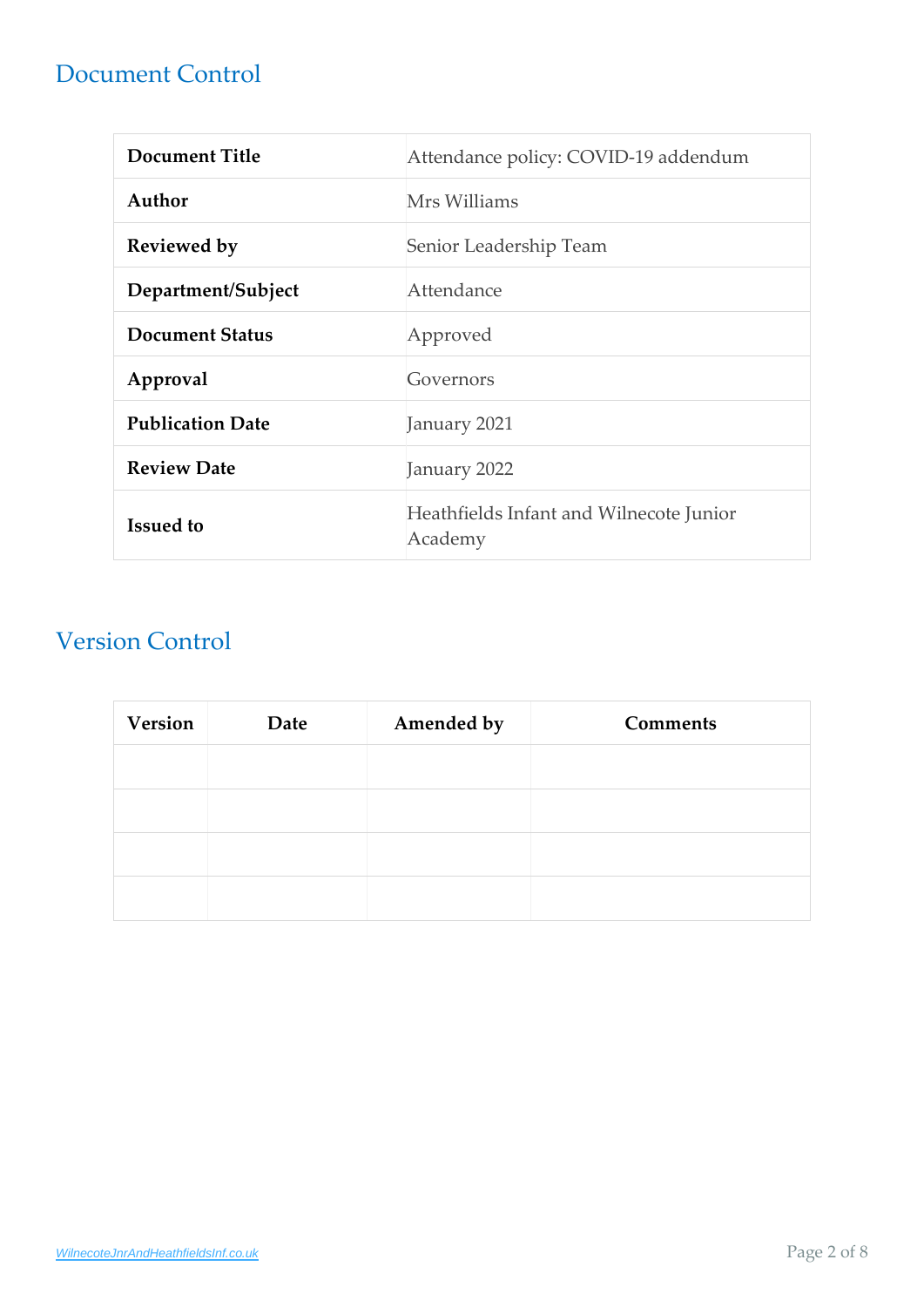# **Contents**

- 1. Aims and scope
- 2. Guidance and definitions
- 3. Attendance expectations
- 4. Where 'non-attendance in relation to coronavirus' applies
- 5. Recording attendance
- 6. Following up absence

Appendix 1: pupil absence codes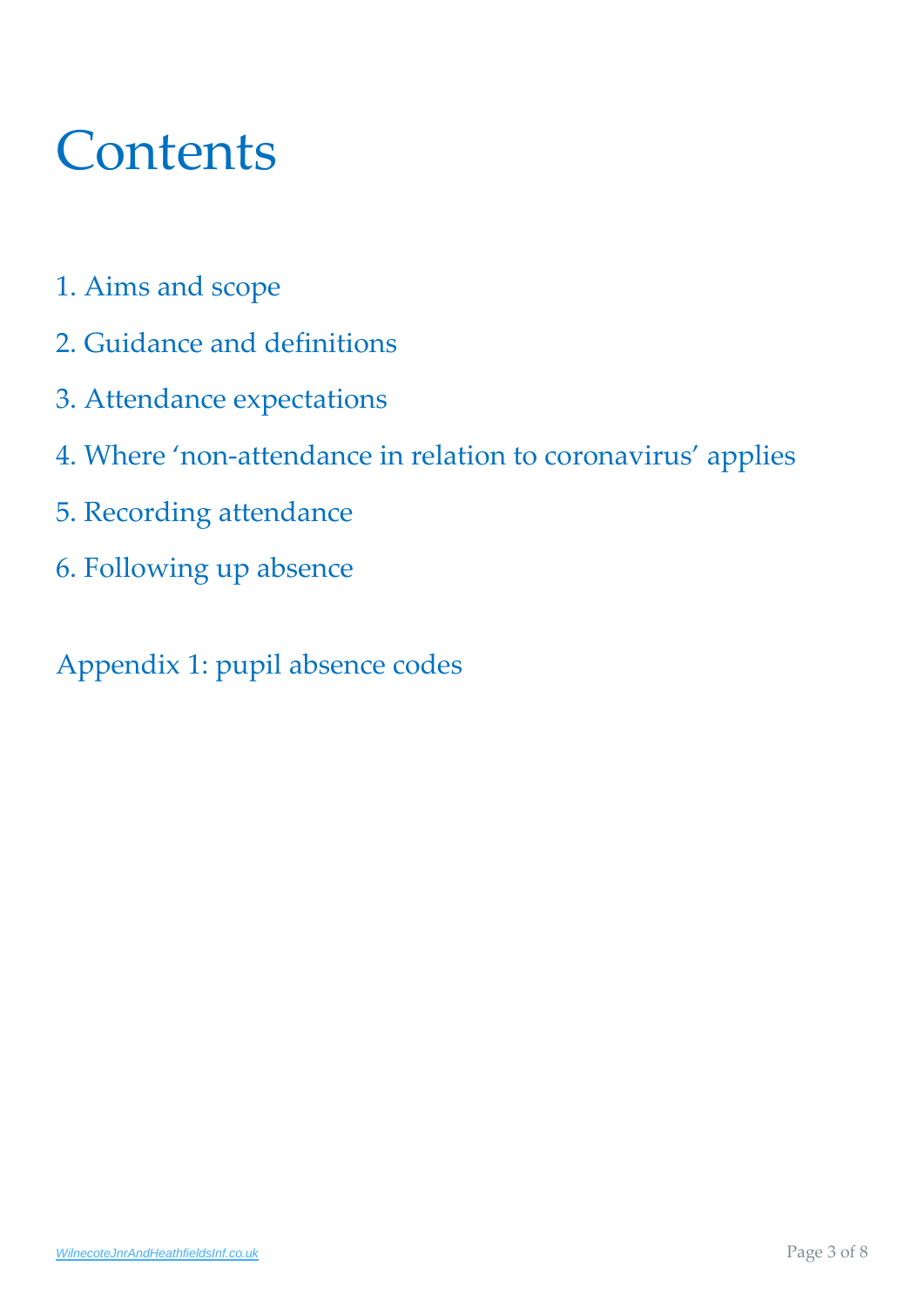### 1. Aims and scope

We are committed to meeting our obligations with regards to school attendance by:

- Ensuring every pupil has access to full-time education to which they are entitled
- Acting early to address patterns of absence
- Supporting parents/carers and pupils who are concerned about the return to school due to coronavirus

This addendum applies from the start of the autumn term 2020 until the end of the 2020/21 academic year. It sets out changes to our normal attendance policy, and should be read in conjunction with that policy. Unless covered here, our normal attendance policy continues to apply.

We may need to amend or add to this addendum as circumstances or official guidance changes. We will communicate any changes to staff, parents and pupils.

### 2. Guidance and definitions

This policy meets the requirements of the Department for Education's (DfE's) quidance on school attendance during the 2020/21 academic year.

In section 4.2 of this addendum, where we refer to 'close contact', this means:

- Direct close contacts: face-to-face contact with an infected individual for any length of time, within 1 metre, including being coughed on, a face-to-face conversation, or unprotected physical contact (skin-to-skin)
- Proximity contacts: extended close contact (within 1 to 2 metres for more than 15 minutes) with an infected individual
- Travelling in a small vehicle, like a car, with an infected person

This definition is from the DfE's [guidance on full reopening for schools](https://www.gov.uk/government/publications/actions-for-schools-during-the-coronavirus-outbreak/guidance-for-full-opening-schools) (see number 9 in 'the system of controls').

## 3. Attendance expectations

It is mandatory for all pupils of compulsory school age to attend school unless:

#### The government announce school closures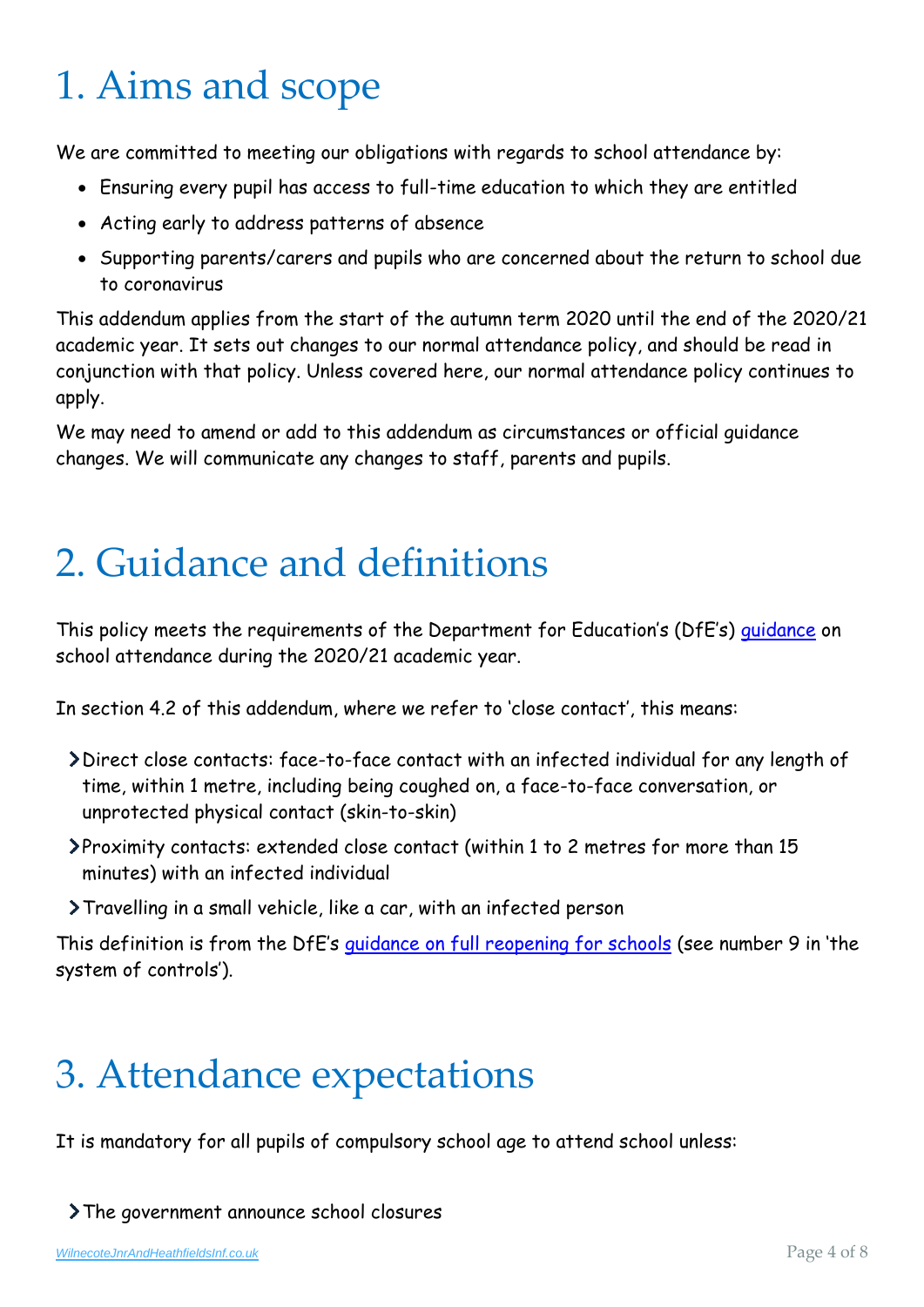- They have been granted an authorised absence by the school in line with our normal attendance policy
- They cannot attend school due to specific circumstances related to coronavirus (see section 4, below)

# 4. Where 'non-attendance in relation to coronavirus' applies

We will only accept 'non-attendance in relation to coronavirus' in circumstances where a pupil's travel to, or attendance at, school would be:

- Against guidance from Public Health England and/or the Department of Health and Social Care relating to the incidence of coronavirus or its transmission
- Prohibited by any legislation or statutory directions relating to the incidence of transmission of coronavirus

#### 4.1 Pupil develops symptoms or lives with someone who does

The pupil's parent/carer must notify the school on the first day that their child needs to self-isolate. The pupil will stay at home until they or the symptomatic person they live with receives their coronavirus test results.

**If the pupil's test result is negative**: the pupil will return to school when they feel well and no longer have symptoms similar to coronavirus. They should continue to stay at home if they remain unwell (i.e. with a different illness).

**If the person the pupil lives with tests negative:** the pupil will stop self-isolating and return to school

#### 4.2 Pupil or a 'close contact' of theirs receives a positive test result

The pupil's parent/carer must notify the school about the positive test result as soon as possible by phoning or emailing the school office.

Pupils who test positive must self-isolate for at least 10 days from the onset of symptoms, and must only return to school when they no longer have symptoms (other than a cough or a loss of sense of smell or taste).

If a member of the pupil's household or a 'close contact' tests positive, the pupil must selfisolate for 10 days. The pupil must do this from when the member of their household first had symptoms, or the day the pupil last met with the 'close contact' who received the positive result.

See the definition for 'close contact' in section 2 of this addendum.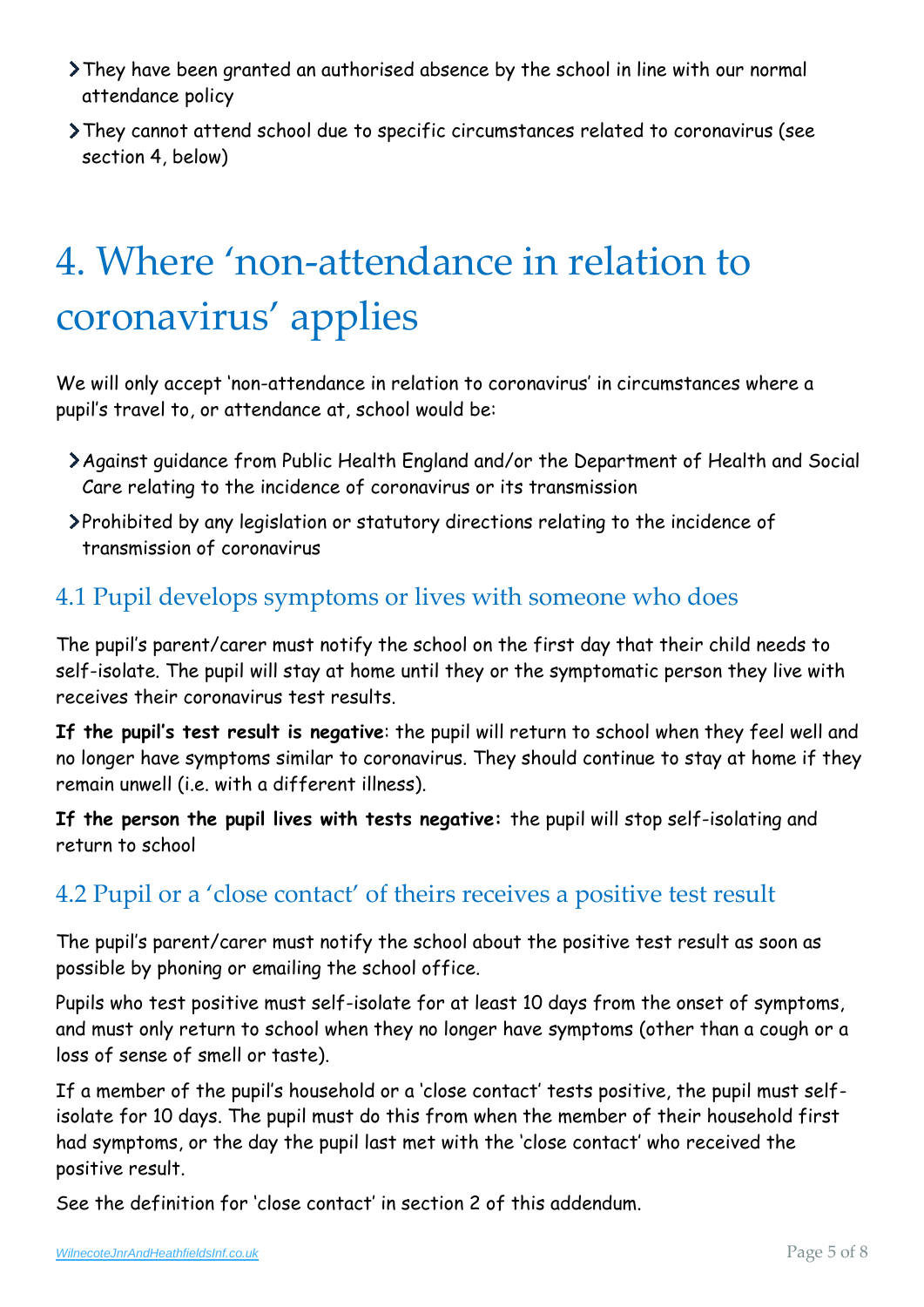#### 4.3. Pupil has to quarantine after travel abroad

The parent/carer must notify the school if their child has to quarantine after travel to a country that is not on the government's [exemptions list.](https://www.gov.uk/guidance/coronavirus-covid-19-travel-corridors#countries-and-territories-with-no-self-isolation-requirement-on-arrival-in-england)

The pupil must quarantine for 10 days on their arrival to the UK and return to school thereafter.

#### 4.4 Pupil is required to shield during a local lockdown

The parent/carer will notify the school if they are advised by the government to stay at home and will provide proof of their shielding letter by sending a scan to the school office or a photocopy to the school address.

The pupil will stay at home until the shieling measures in the local area are paused. Once the shielding measures are lifted, we will contact the pupil's parent/carer to set the expectation that they can return to school.

#### 4.5 Remote learning provision

If a pupil is not attending school because of circumstances related to coronavirus, where they are not allowed to attend school, but where the pupil is not ill, the school will provide the pupil access to remote education.

- Our approach and expectations regarding remote education are set out in our remote learning contingency plan/policy
- We will keep a record of, and monitor, pupil engagement with remote learning, but we will not track this information in the attendance register

### 5. Recording attendance

We will take our attendance register at the start of the first session of each school day and once during the second session. It will mark whether every pupil is:

Present

Absent

- Unable to attend due to 'exceptional circumstances'
- Unable to attend for reasons related to coronavirus (see appendix 1 for the relevant absence codes and when we will use them)

Pupils must arrive in school at their designated time slot on each school day.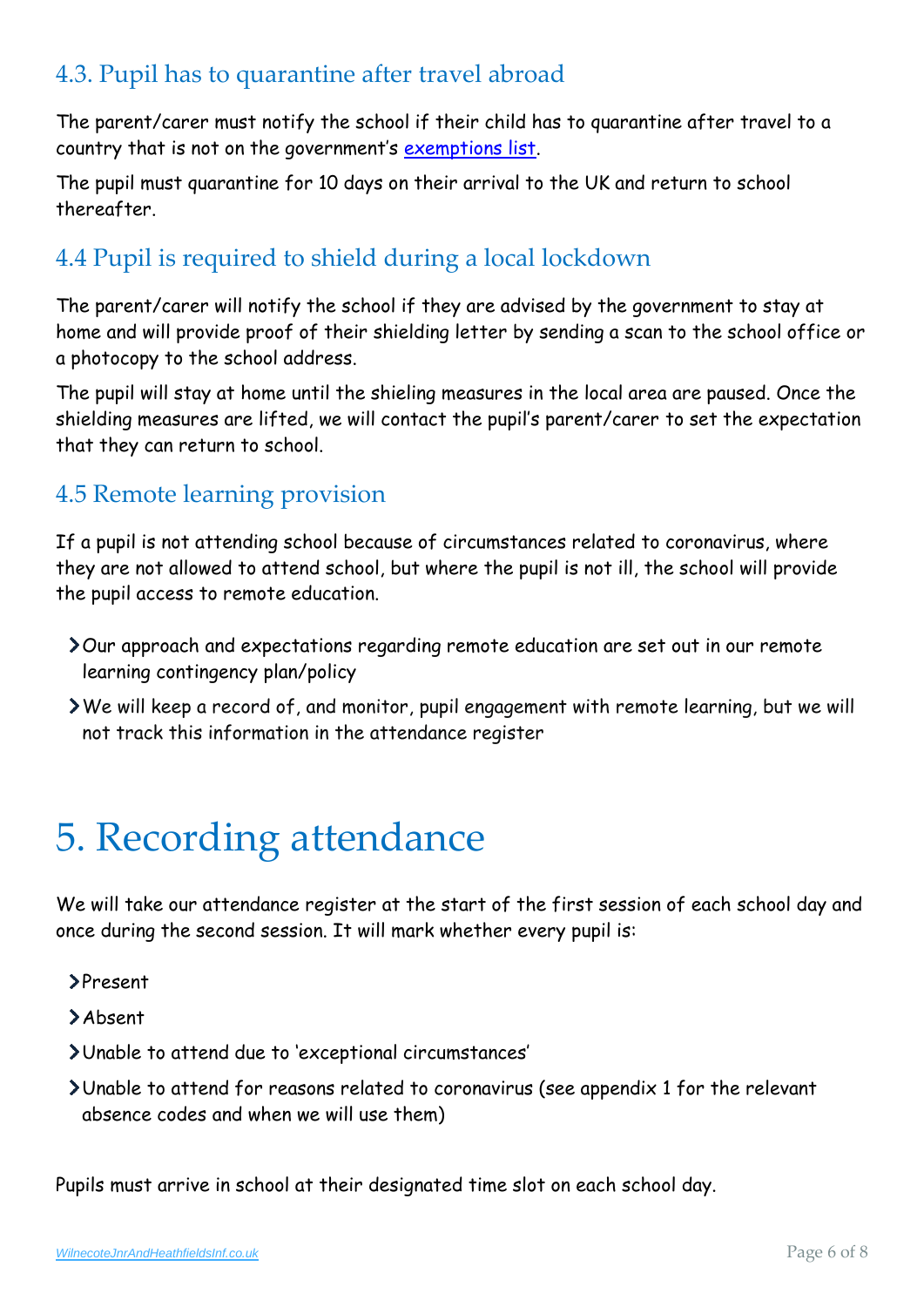The register for the first session will be taken at 9.00am and will be kept open until 9.20am.The register for the second session will be taken at 1.00pm and will be kept open until 1.20pm.

## 6. Following up absence

Where any child we expect to attend school does not attend, or stops attending, we will:

Follow up on their absence with their parent or carer by contacting them

Notify their social worker, where they have one

If a pupil does not attend because they, and/or their parent/carer are concerned about returning to school because of coronavirus, we will contact the parent to reassure them of the safety measures and provide home learning.

#### 6.1 Legal sanctions

If the school is open our usual attendance policy procedures will be followed.